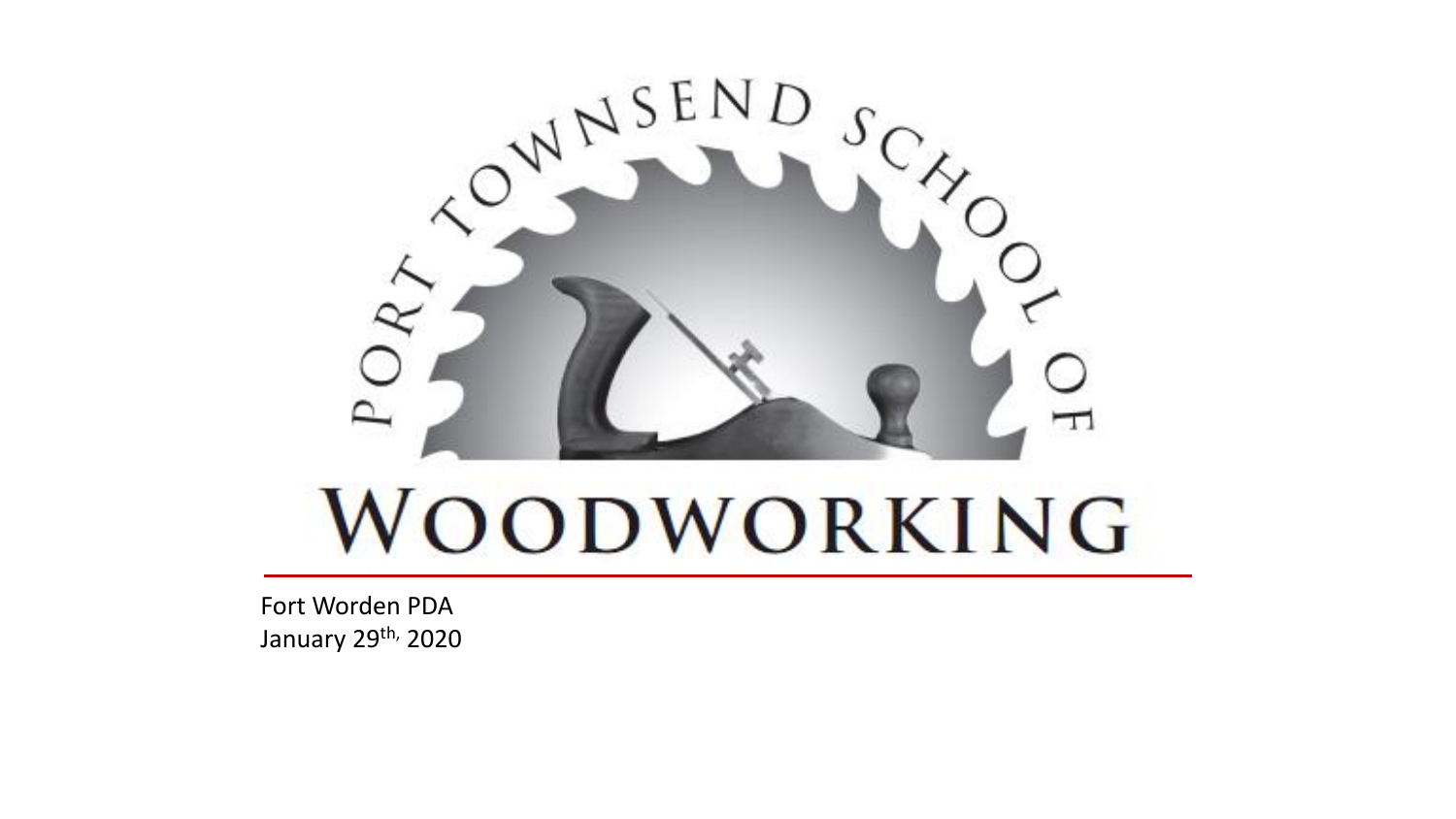### PTSW-Our History

- Founded in 2007 by Tim Lawson, Jim Tolpin, and John Marckworth
- First classes in Fall '07 at Fort Worden building 315
	- o 80+ students in 6 courses

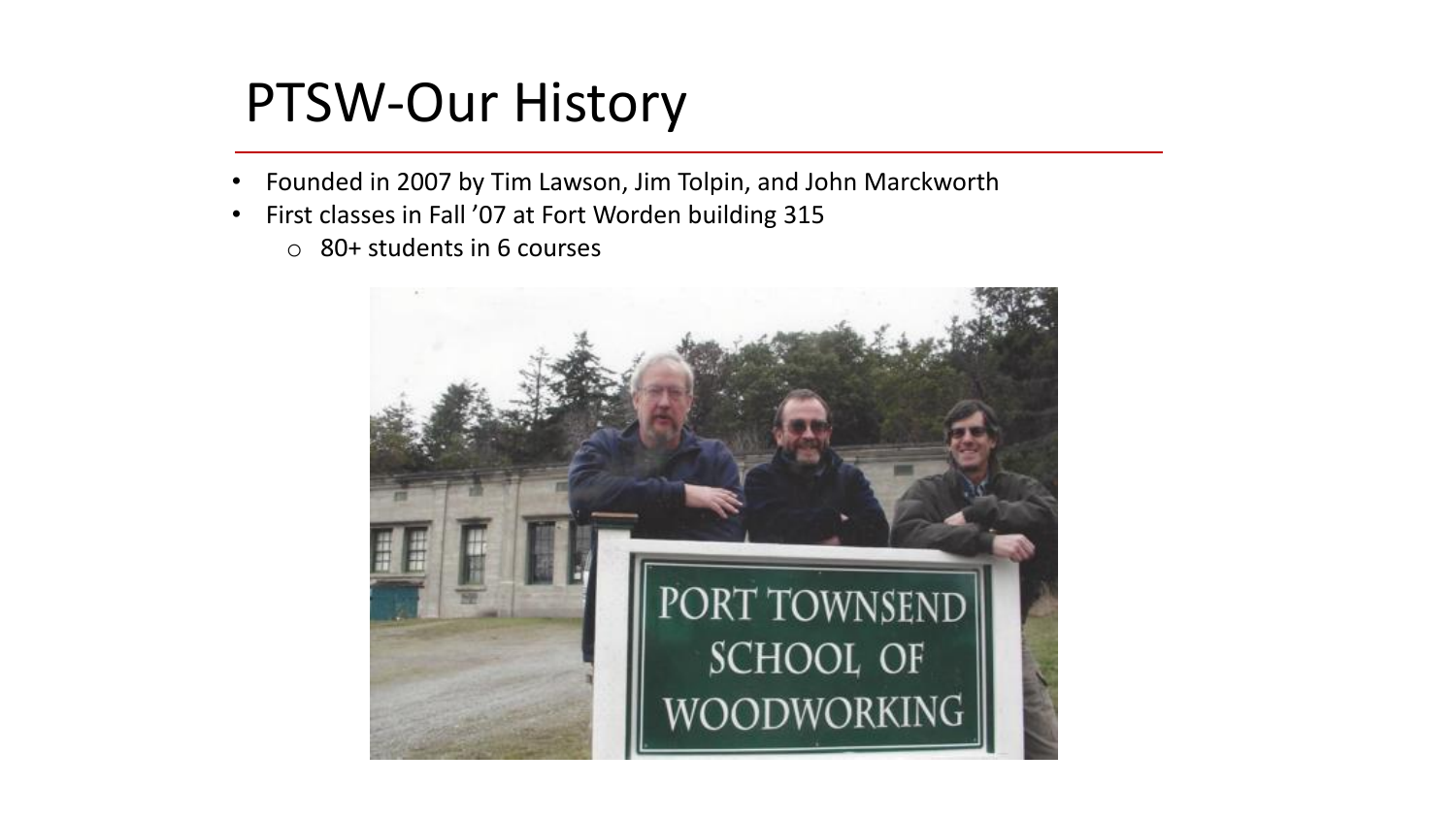#### PTSW-Our Mission

![](_page_2_Picture_2.jpeg)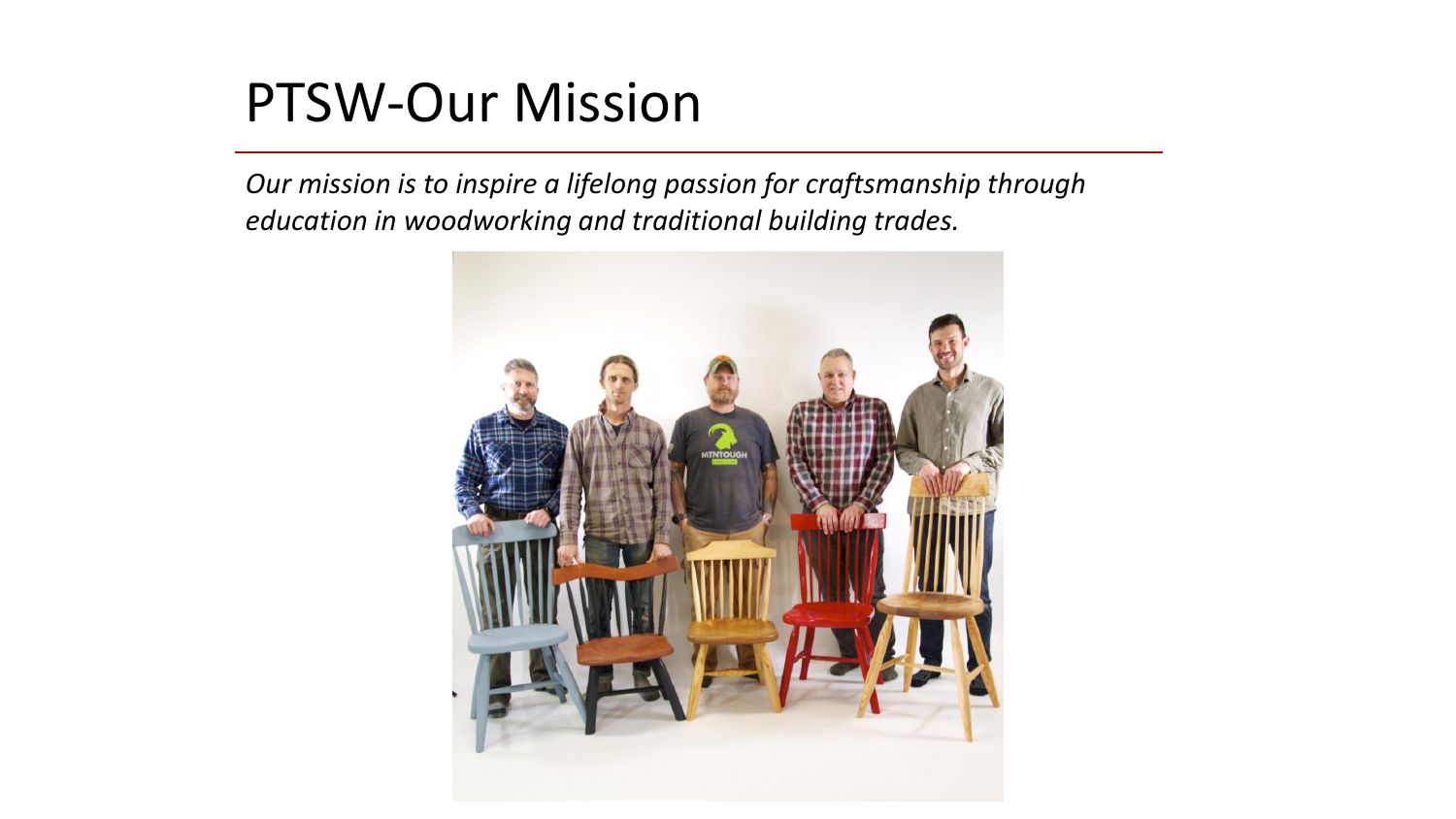#### PTSW-Our Impact

![](_page_3_Figure_2.jpeg)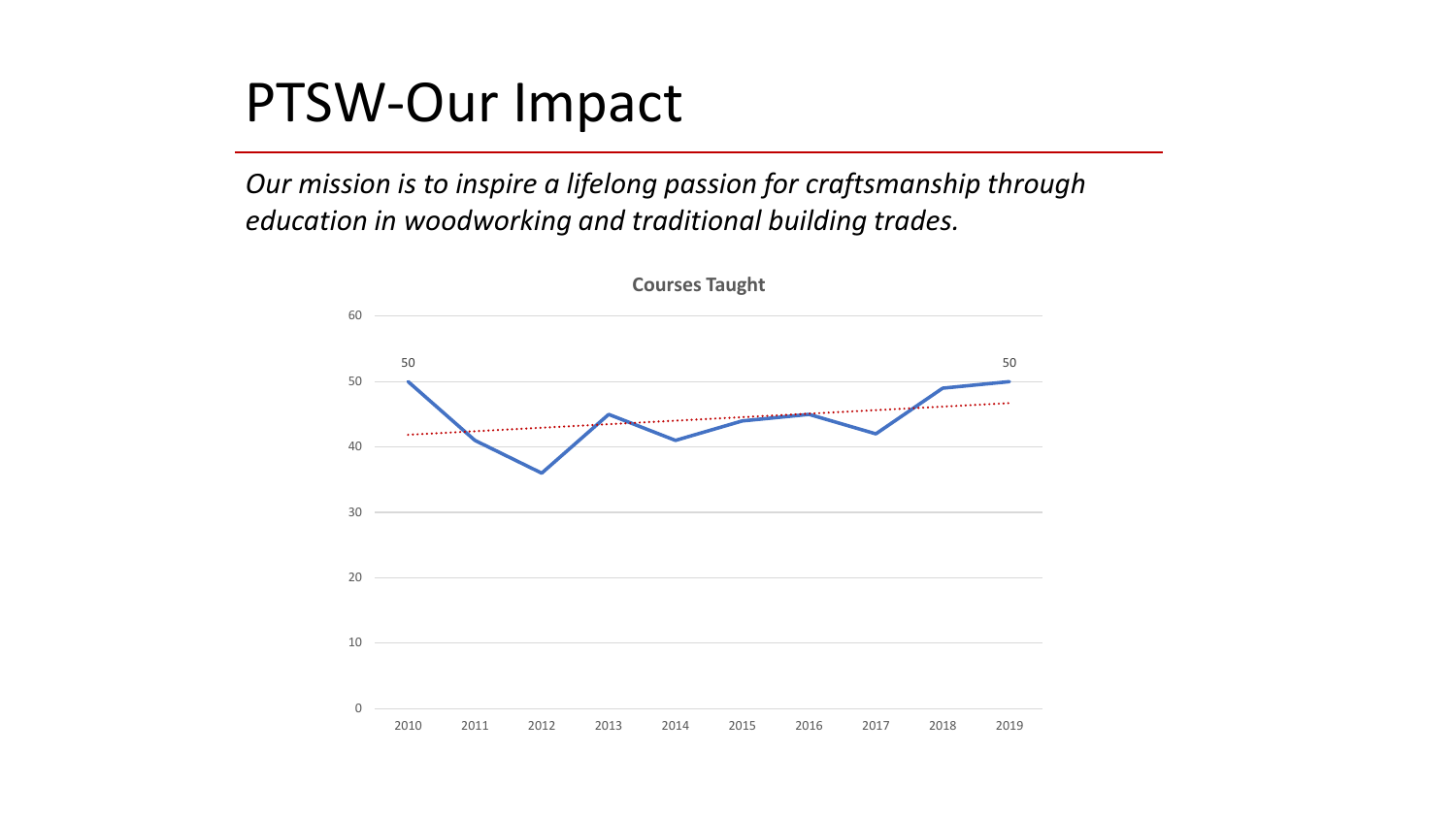#### PTSW-Our Impact

![](_page_4_Figure_2.jpeg)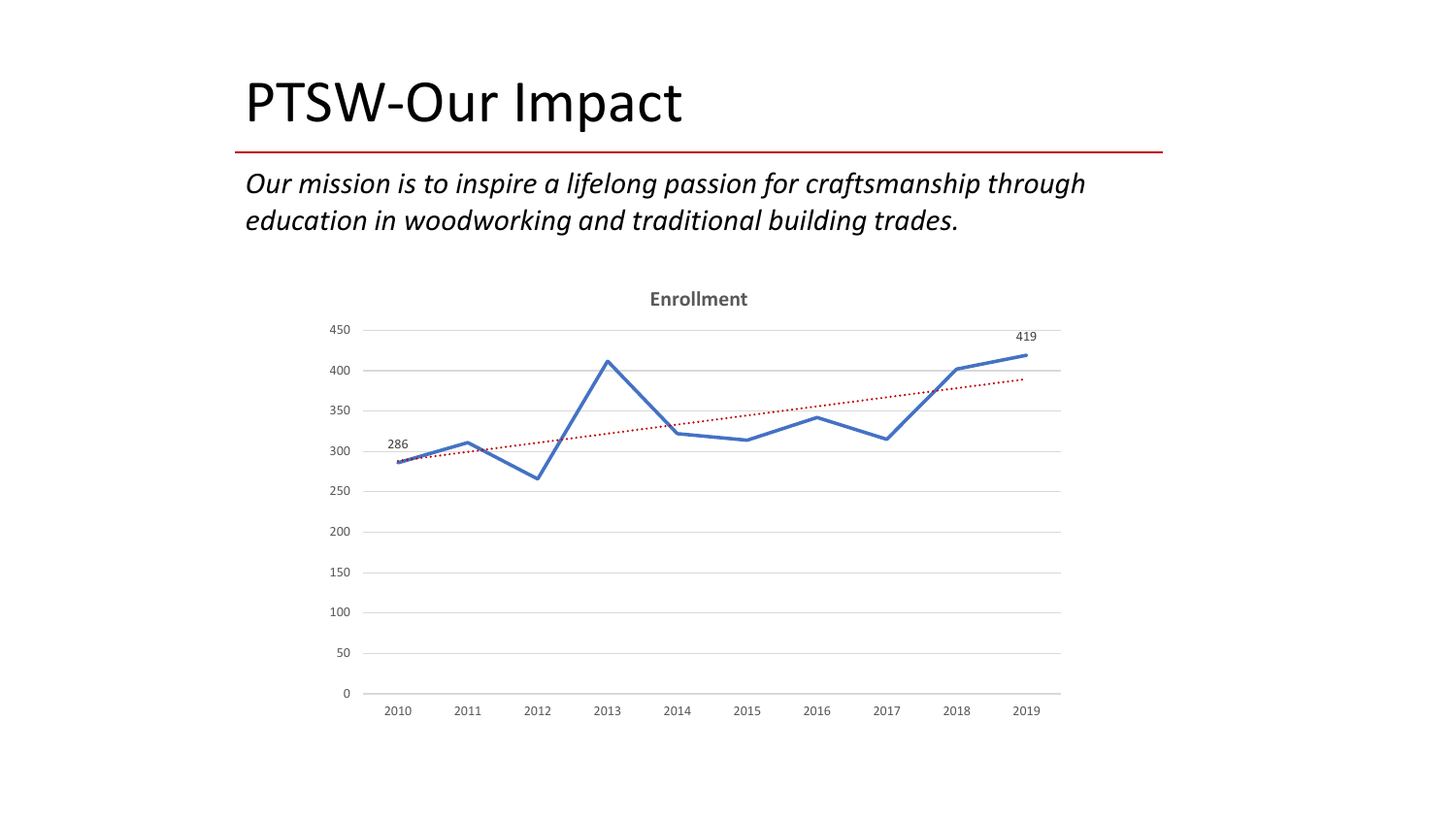#### PTSW-Our Impact

![](_page_5_Figure_2.jpeg)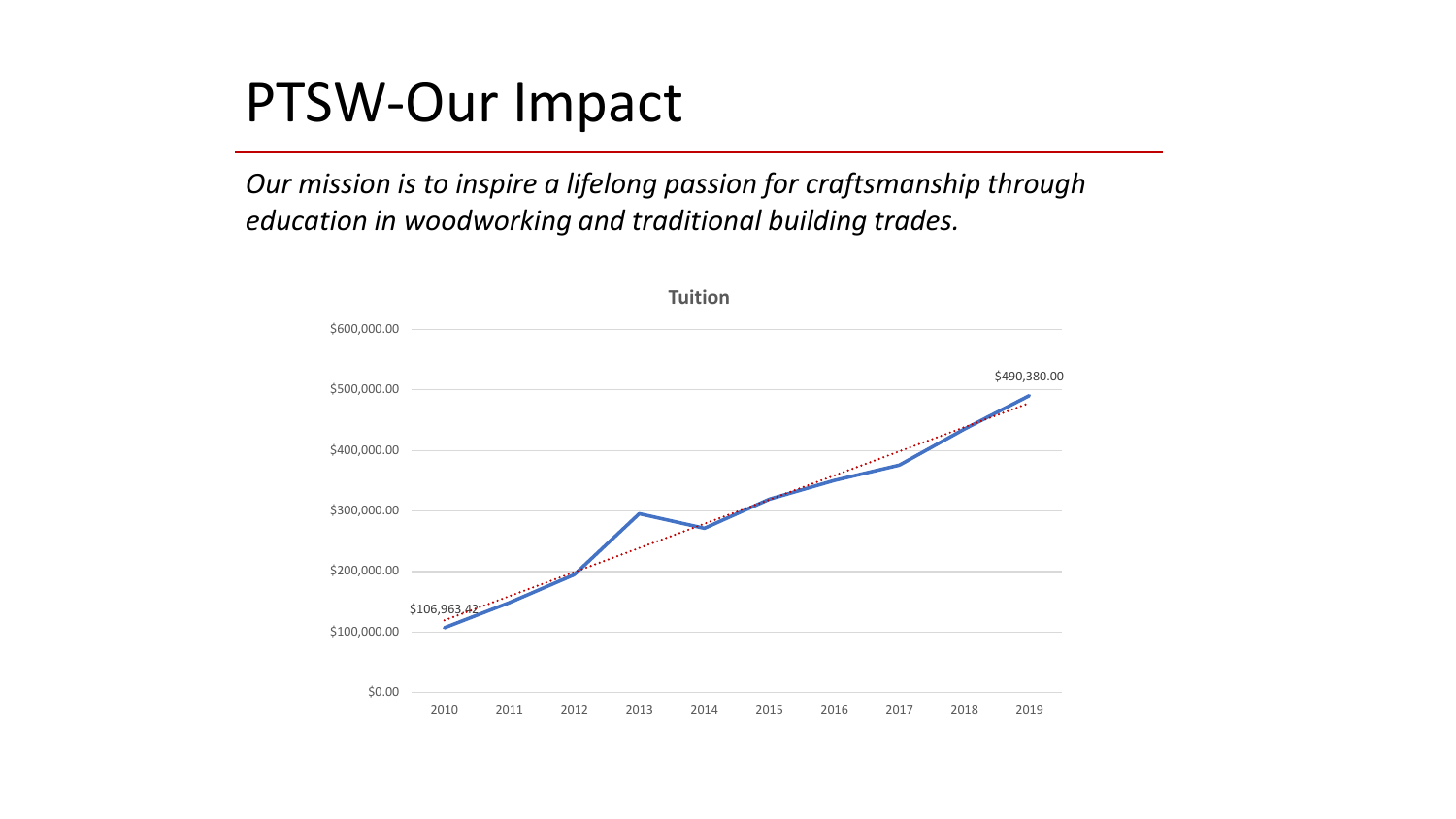*Our mission is to inspire a lifelong passion for craftsmanship through education in woodworking and traditional building trades.*

#### Four Types of Classes:

- Skill Specific
- Project Specific
- Sequential Furniture Intensives
	- Instructor Specific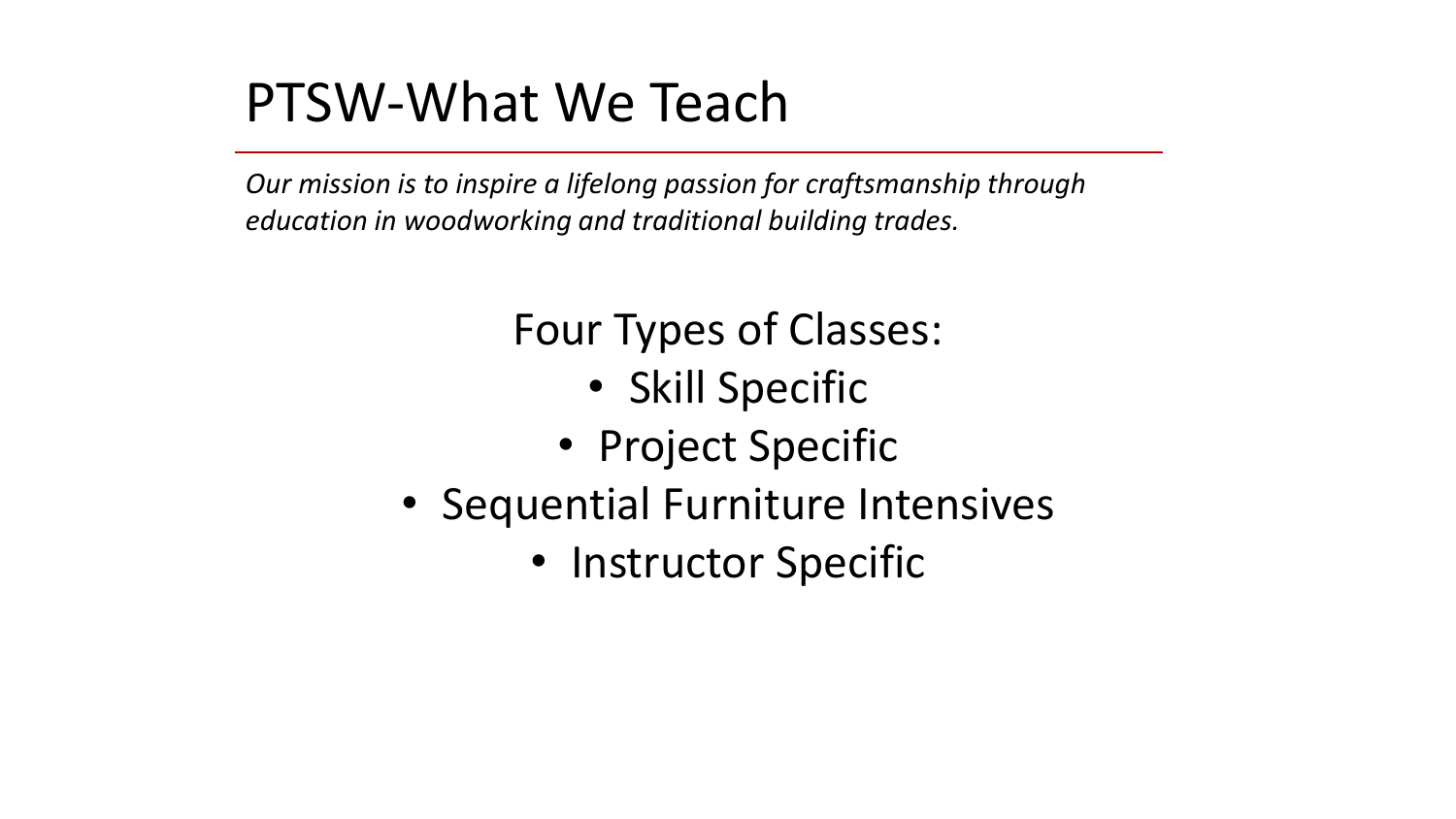- Skill Specific:
	- o Cutting Dovetails
	- o Using Handtools
	- o Traditional Finishes

![](_page_7_Picture_6.jpeg)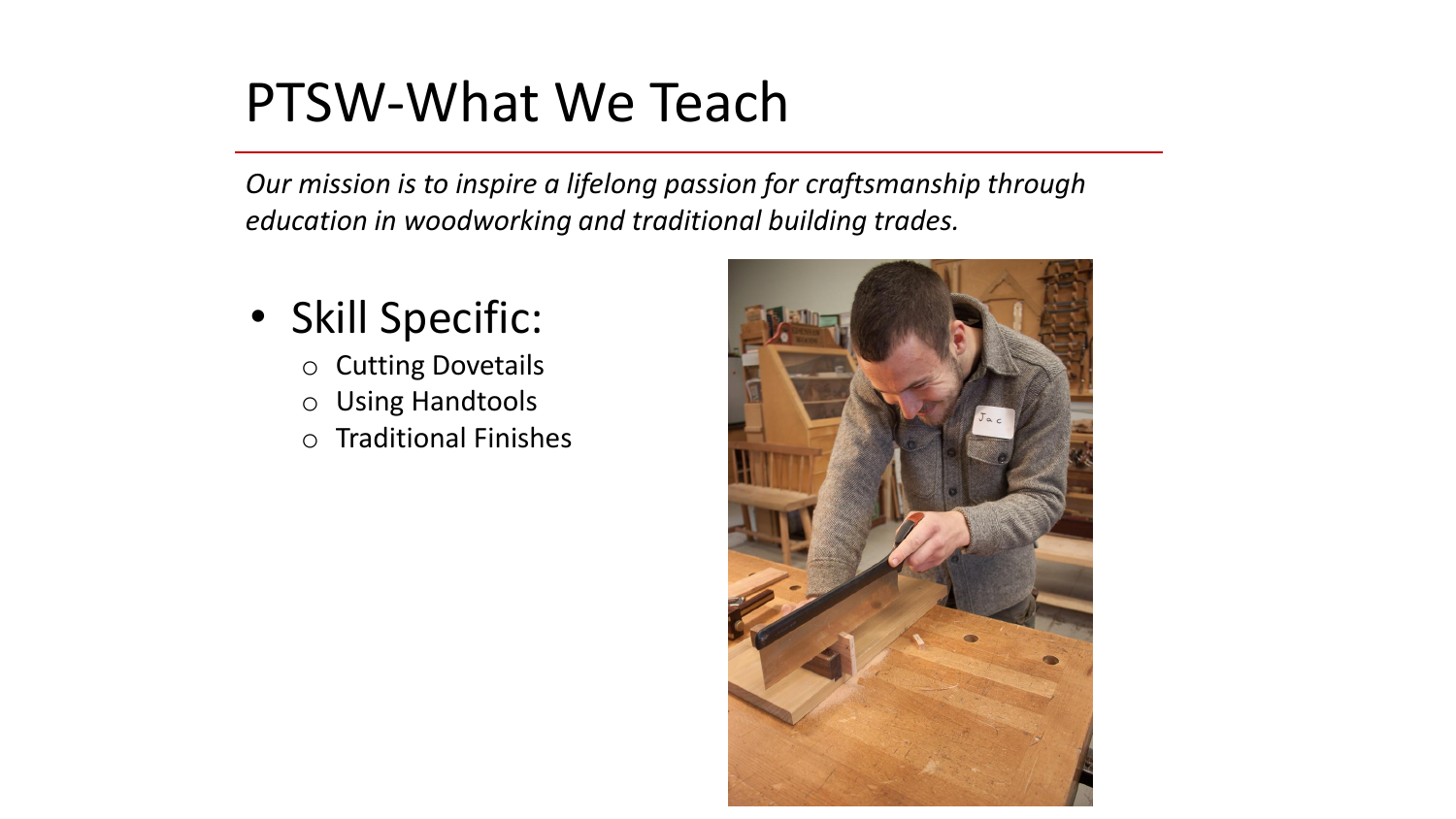- Project Specific:
	- o Windsor Chair
	- o Side Table
	- o Timber Frame

![](_page_8_Picture_6.jpeg)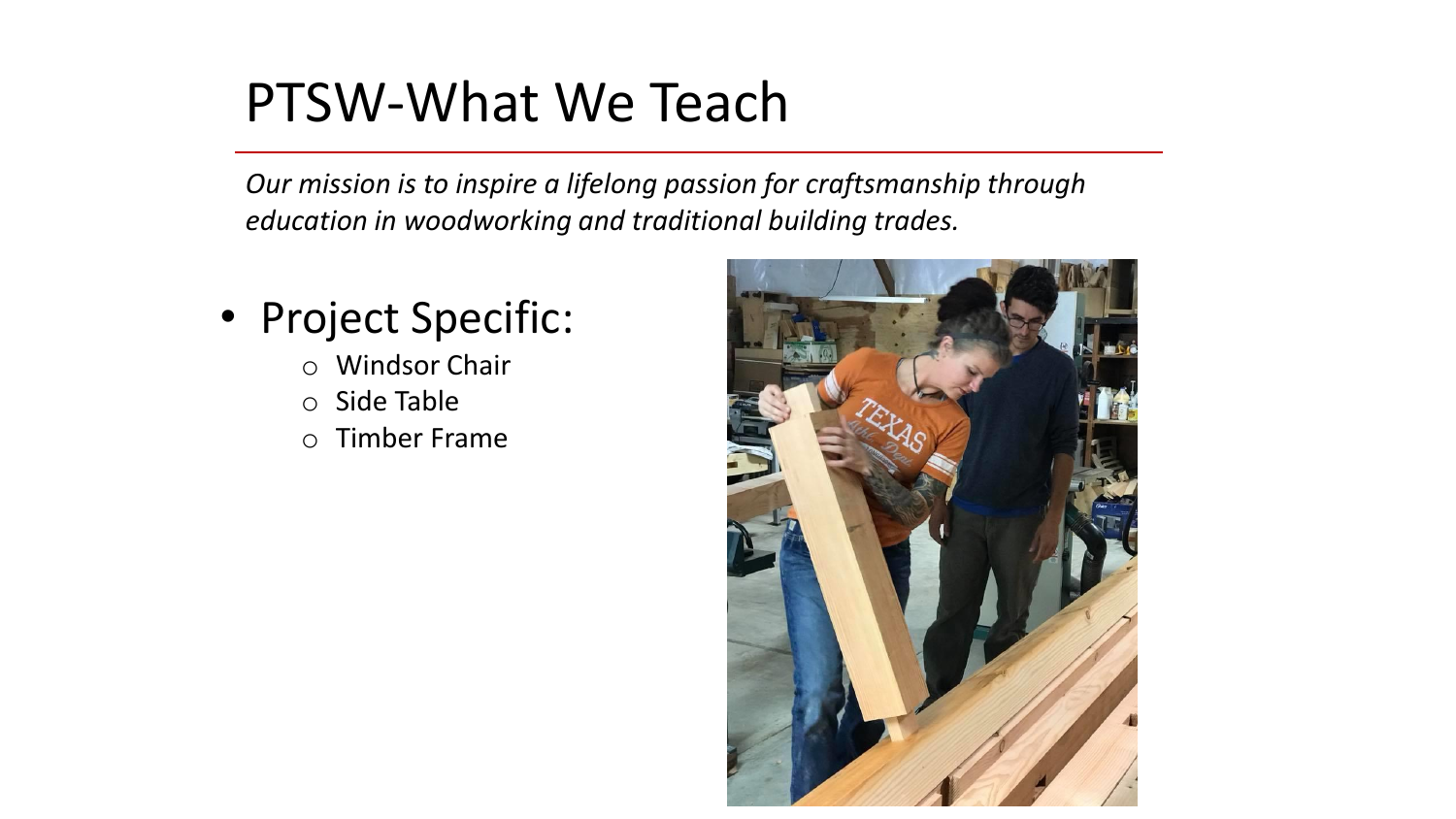*Our mission is to inspire a lifelong passion for craftsmanship through education in woodworking and traditional building trades.*

#### • Sequential Furniture Intensives:

- o Foundations (Level 1)
- o Intro to Furniture (Level 2)
- o Art of Furniture (Level 3)

![](_page_9_Picture_6.jpeg)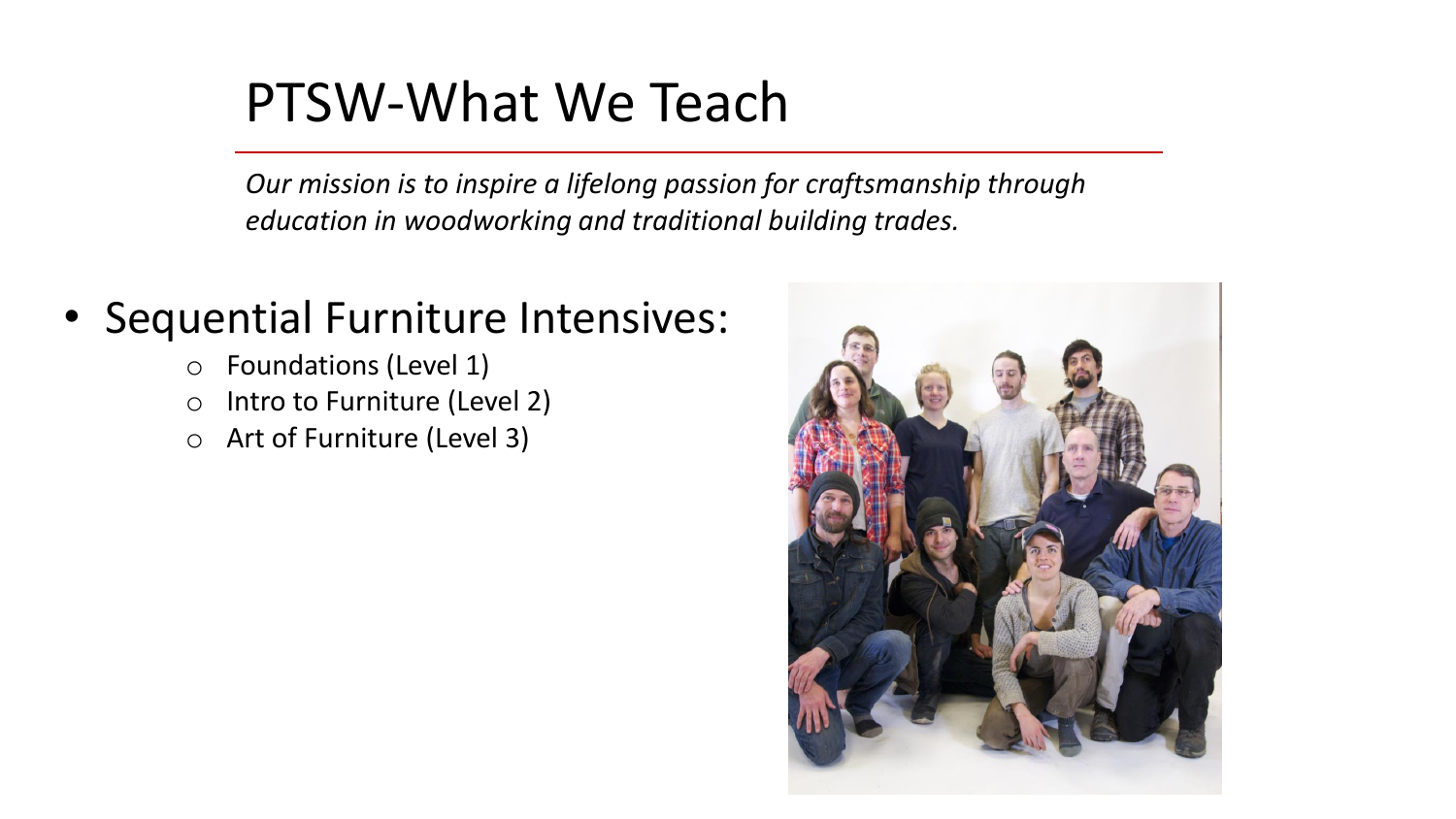*Our mission is to inspire a lifelong passion for craftsmanship through education in woodworking and traditional building trades.*

#### • Instructor Specific

- o Mike Pekovich
- o Katie Hudnall
- o Jarrod Dahl
- o Jim Tolpin (PT)
- o Helga Winter (PT)

![](_page_10_Picture_8.jpeg)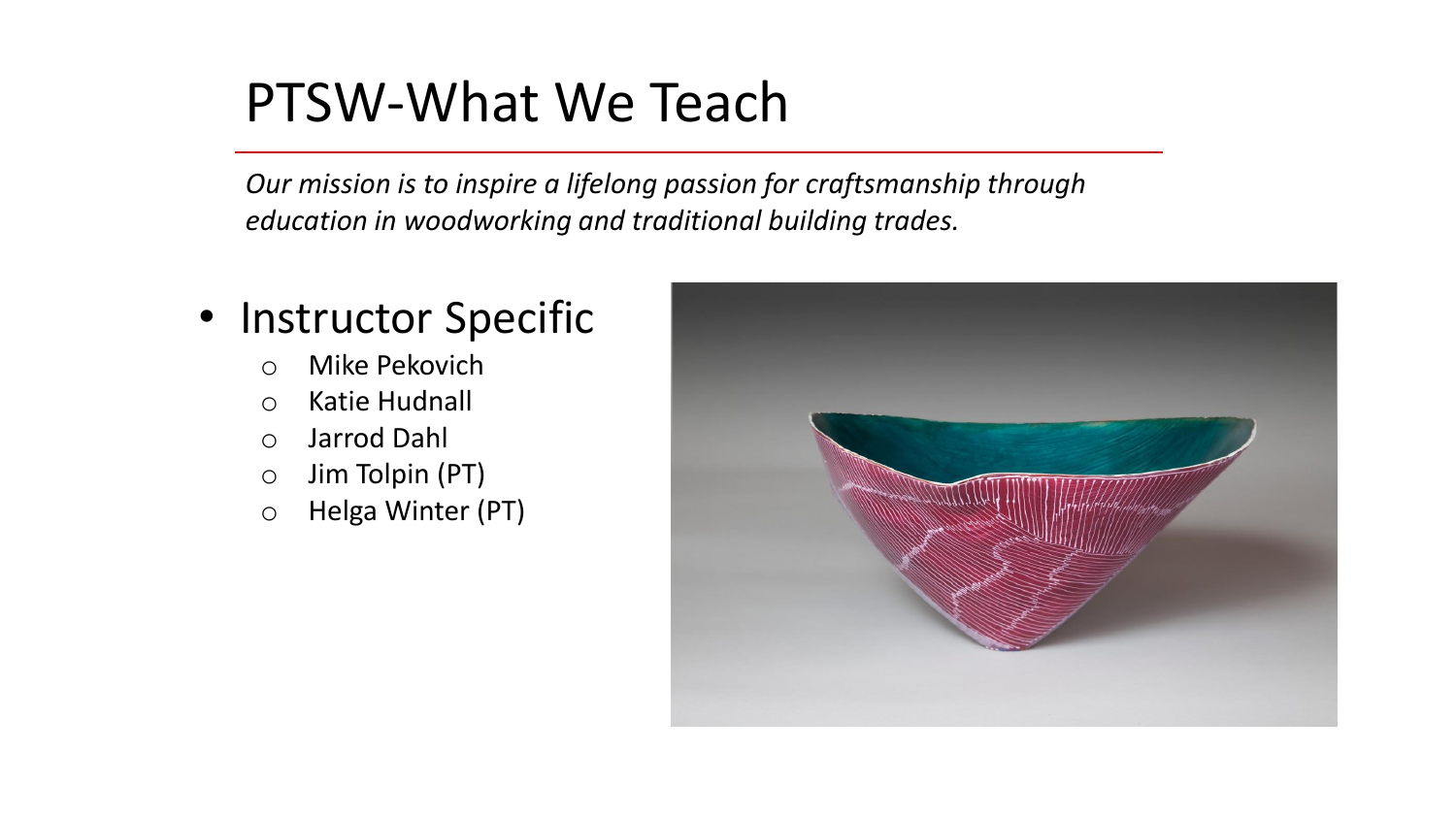# PTSW-What's on the Horizon

*Our mission is to inspire a lifelong passion for craftsmanship through education in woodworking and traditional building trades.*

#### • **Strategic Planning**

- o Hired Jake Beattie (NW Maritime Center) as our consultant
- o Redefine organizational values
- o Set 3-5 goals
- o Completed by April of 2020

#### • **Optimize Fort Worden Campus**

- o Decide about Makers Square
- Figure out housing solutions for students
- o Finalize leases with PDA

#### • **Build Organizational Infrastructure**

- o Build out development program
- o Invest in faculty training and development
- o Build internal systems to allow for continued growth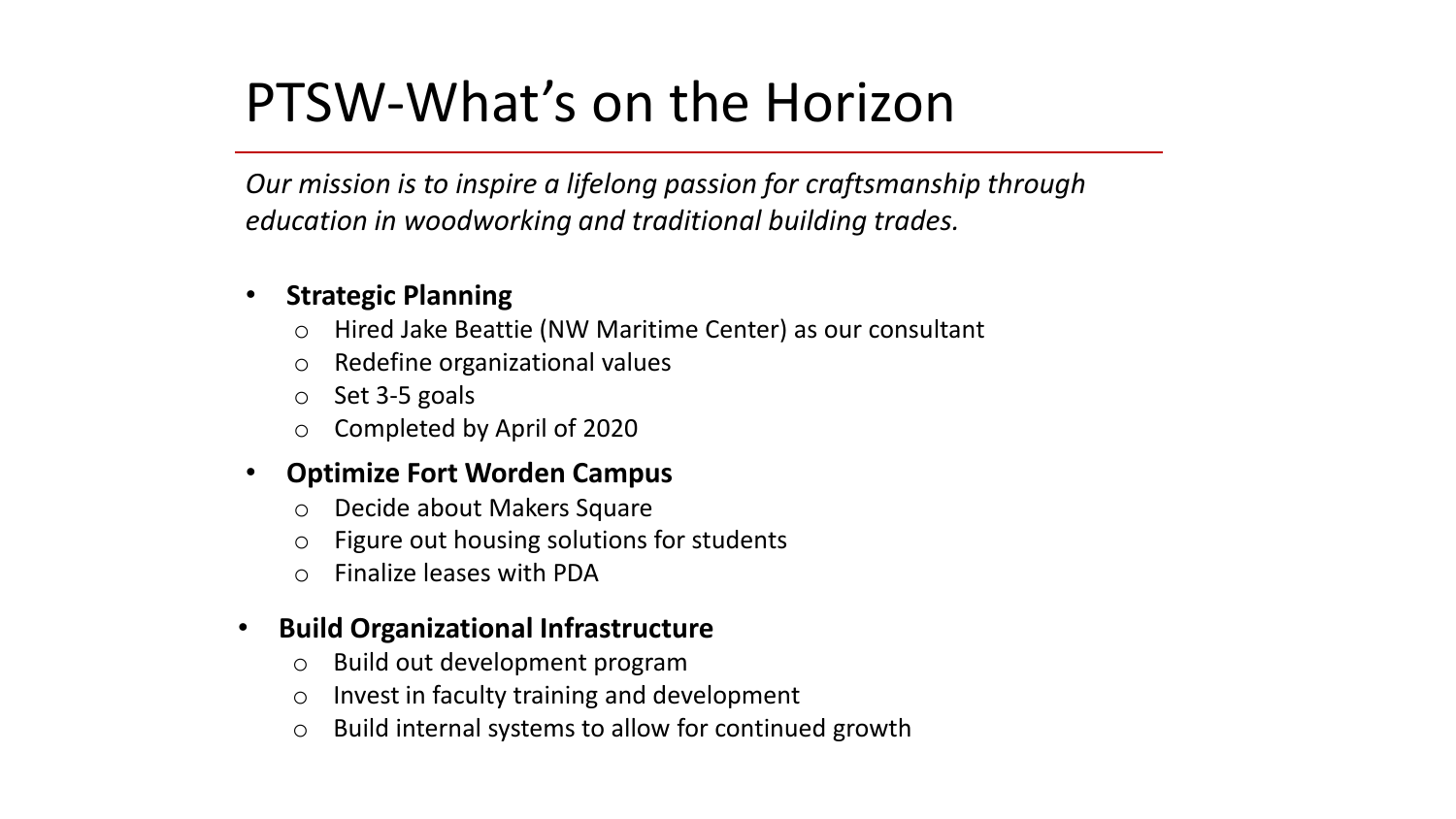# PTSW-How can you help?

*Our mission is to inspire a lifelong passion for craftsmanship through education in woodworking and traditional building trades.*

1. Think about partnerships and relationships with PTSW that would be useful

2. Help us optimize Fort Worden

3. Take a course!